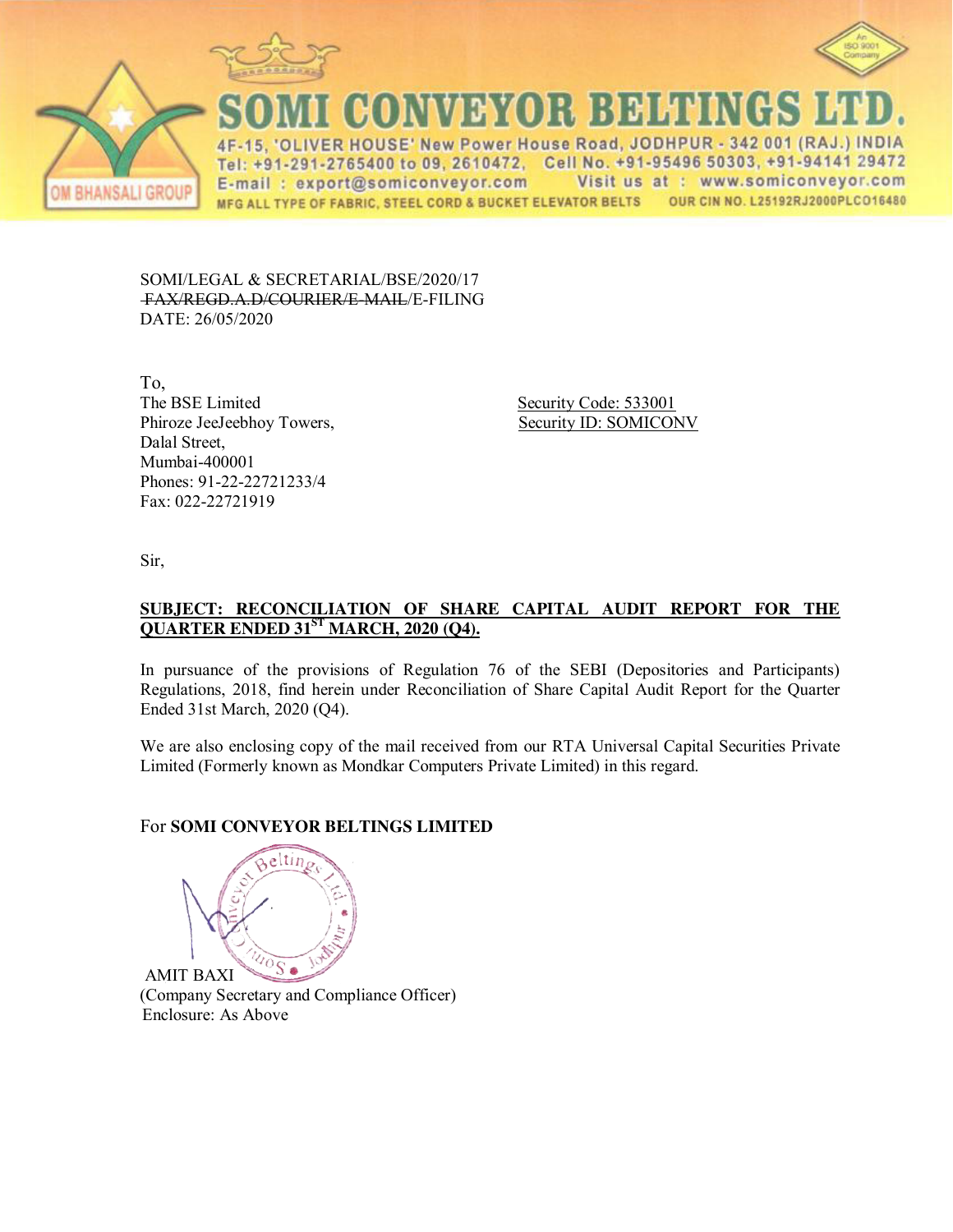

**CS. AVIJIT VASU B.Sc., M.COM, ACS Practicing Company Secretary** 

### **RECONCILIATION OF SHARE CAPITAL AUDIT REPORT**

| 1. For Quarter Ended                                                                                              |                                  | : $31ST March, 2020 (FOURTH QUARTER)$ |                                                               |         |                     |
|-------------------------------------------------------------------------------------------------------------------|----------------------------------|---------------------------------------|---------------------------------------------------------------|---------|---------------------|
| 2. ISIN                                                                                                           | : INE323J01019                   |                                       |                                                               |         |                     |
| 3. Face Value                                                                                                     | : Rs. $10/-$                     |                                       |                                                               |         |                     |
| 4. Name of the Company                                                                                            | : SOMI CONVEYOR BELTINGS LIMITED |                                       |                                                               |         |                     |
| 5. Registered Office Address                                                                                      |                                  |                                       | : 4F-15, "Oliver House", New Power House Road, Jodhpur-342003 |         |                     |
| 6. Correspondence Address                                                                                         |                                  |                                       | : 4F-15, "Oliver House", New Power House Road, Jodhpur-342003 |         |                     |
| 7. Telephone & Fax Nos                                                                                            |                                  |                                       | : Tel: $+91-291-2765400$ , Fax: $+91-291-2765410$             |         |                     |
| 8. Email address                                                                                                  |                                  |                                       | : info@ombhansali.com/ csamitbaxi@gmail.com                   |         |                     |
| 9. Names of the Stock Exchanges where the company's securities are listed: BSE LIMITED, NSE OF INDIA LIMITED      |                                  |                                       |                                                               |         |                     |
|                                                                                                                   |                                  | Number of Shares                      | % % % of the Total issued capital                             |         |                     |
| 10. Issued Capital:                                                                                               |                                  | 11779656                              | 100%                                                          |         |                     |
| 11. Listed Capital (Exchange-wise): (BSE)                                                                         |                                  | 11779656                              | 100%                                                          |         |                     |
|                                                                                                                   | (NSE)                            | 11779656                              | 100%                                                          |         |                     |
| (as per company records)                                                                                          |                                  |                                       |                                                               |         |                     |
| 12. Held in dematerialized form in CDSL:                                                                          |                                  | 2503197                               | 21.25%                                                        |         |                     |
| 13. Held in dematerialized form in NSDL:                                                                          |                                  | 8454449                               | 71.77%                                                        |         |                     |
| 14. Physical:                                                                                                     |                                  | 822010                                | 6.98%                                                         |         |                     |
| 15. Total No. of shares $(12+13+14)$ :                                                                            |                                  | 11779656                              | 100%                                                          |         |                     |
| 16. Reasons for difference if any, between $(10\&11)$ , $(10\&15)$ , $(11\&15)$ : NIL                             |                                  |                                       |                                                               |         |                     |
| 17. Certifying the details of changes in share capital during the quarter under consideration as per Table below: |                                  |                                       |                                                               |         |                     |
| $\mathsf{Particular}$<br>No of Shares                                                                             |                                  | Annlied/Not I Listed on Stock Whether |                                                               | Whather | In <i>principal</i> |

| NIL            | -----         | $- - - - -$ | ----            | ----      | ----      | ----            |
|----------------|---------------|-------------|-----------------|-----------|-----------|-----------------|
|                |               |             | Names)          |           |           | Names)          |
|                |               | listing     | (Specify        | To CDSL   | To NSDL   | SE(Specify      |
|                |               | Applied for | Exchanges       | Intimated | Intimated | approval for    |
| Particulars*** | No. of Shares | Applied/Not | Listed on Stock | Whether   | Whether   | $ln$ -principal |

\*\*\* Rights, Bonus, Preferential Issue, ESOPs, Amalgamation, Conversion, Buyback, Capital Reduction, Forfeiture, Any other (to specify).<br>18. Register of members is updated (Yes/He): YES If not, updated upto which date: N.A 18. Register of members is updated (Yes/No): YES

19. Reference of previous quarter with regards to excess dematerialized shares, .if any: **N.A**

20. Has co. resolved the matter mentioned in point no.19 above in current quarter? If not, reason why? **N.A**

21. Total no. of requests, if any, confirmed after 21 days & the total no. of requests pending beyond 21 days with the reasons for delay:

| Total No. of demat requests   | No. of requests |     | No. of shares   Reasons for delay |
|-------------------------------|-----------------|-----|-----------------------------------|
| Confirmed after 21 days       | <b>NIL</b>      | NIL | NШ                                |
| Pending for more than 21 days | NIL             | NIL | NШ                                |

22. Name, Telephone & Fax No. of the Compliance Officer of the Company:

#### **Mr. Amit Baxi**

 **4 F-15, "Oliver House", New Power House Road, Jodhpur-342003 Tel.: +91-0291-2765400, Fax: +91-0291-2765410** 

23. Name, Address, Tel. & Fax No., Regn. No. of the Practicing company secretary:  **CS AVIJIT VASU, Corporate Tower, Plot No. 21&22, Behind Bank of Maharashtra, 2nd Puliya Commercial Centre, Chopasni Housing Board, Jodhpur, Tel.:+91-0291- 2759987** 

 **M. No. 37968; C. P. No. 14198** 

24. Appointment of common agency for share registry work (if yes, name and address): **YES UNIVERSAL CAPITAL SECURITIES PRIVATE LIMITED 21, Shakil Niwas, Opp. Satya Sai Baba Temple, Mahakali Caves Road, Andheri (East), Mumbai - 400 093 Tel: (+91 22) 28207203-05, 28257641, Fax: (+91 22) 28207207**

25. Any other detail that the company secretary may like to provide, (*e.g.* BIFR Company, delisting from SE): **NIL** 

**Date: 26/05/2020 CS AVIJIT VASU Place: Jodhpur Company Secretary in Practice, ACS: 37968, C.P. No. 14198 UDIN: A037968B000281618**